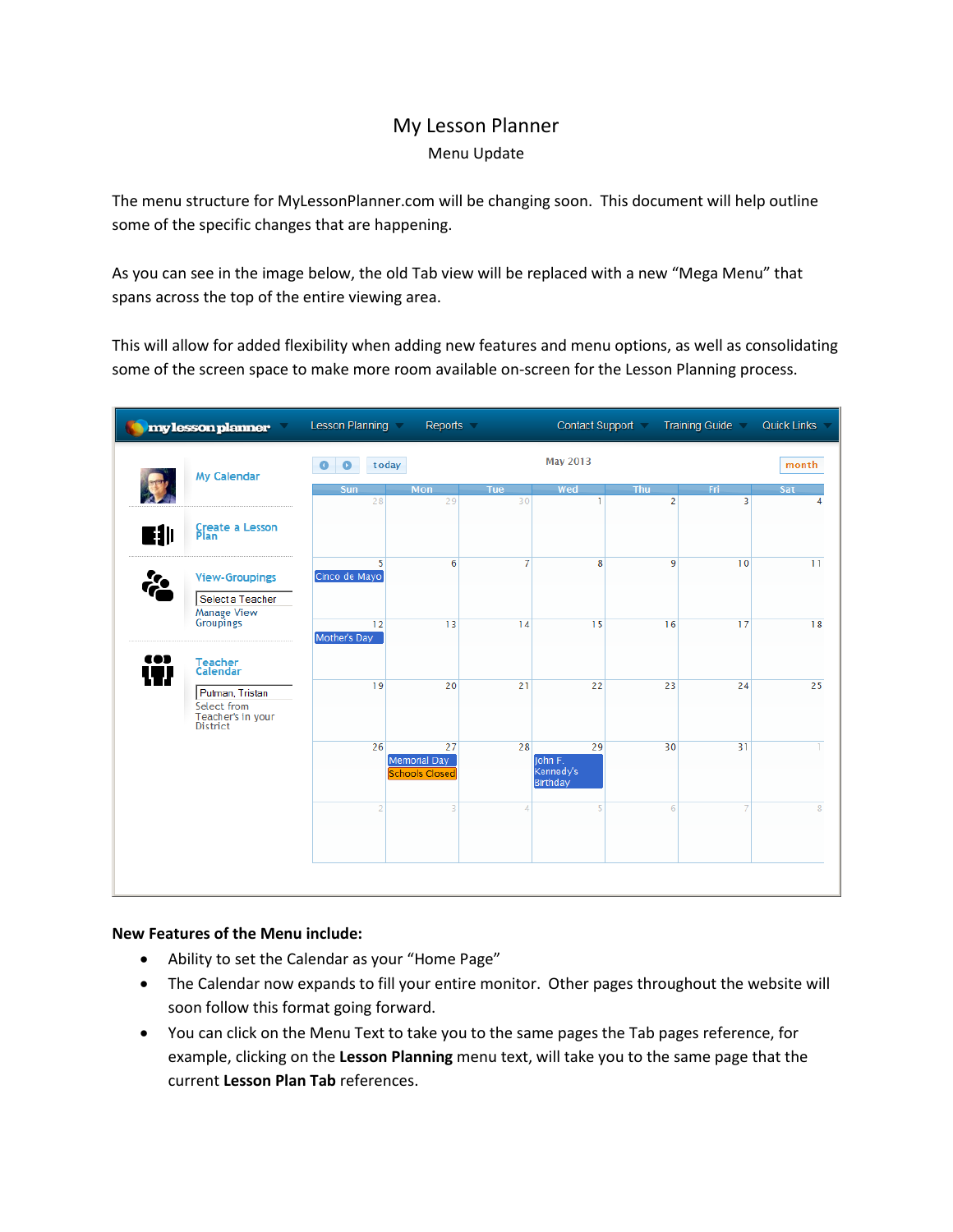Hover over the MyLessonPlanner.com Logo to reveal information about the currently logged-in User, as well as an option to **Manage Account** and to **Logout** of the website.



The Lesson Planning menu now presents several different options to allow you to quickly start a new Lesson Plan using several different options.

| <b>Lesson Planning</b>                                       |                  | Reports                                                                  | Contact Support | <b>Training Guid</b> |
|--------------------------------------------------------------|------------------|--------------------------------------------------------------------------|-----------------|----------------------|
| Choose the option that best fits your lesson planning style. |                  |                                                                          |                 |                      |
|                                                              | Calendar         | Plan your lessons using this familiar view.                              |                 |                      |
|                                                              | Wizard           | Let our Planning Wizard walk you through the steps.                      |                 |                      |
|                                                              | Library          | Browse a listing of teacher-submitted lessons.                           |                 |                      |
|                                                              |                  | Lesson Plan Dashboard<br>Pull from past lessons or collaborative groups. |                 |                      |
|                                                              | Sample Templates | Get started using one of our pre-defined formats.                        |                 |                      |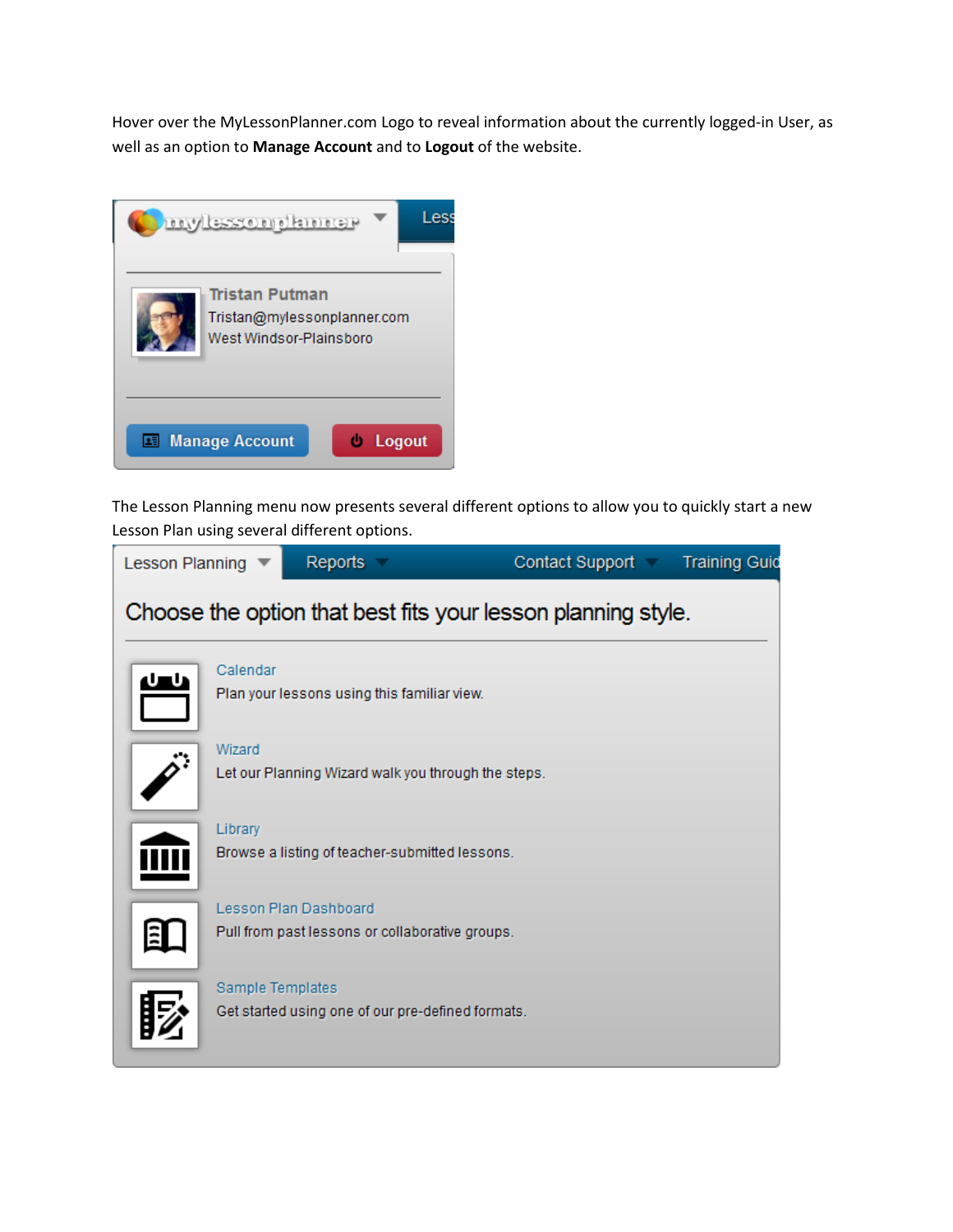Access to reports has been streamlined:

| Reports $\sqrt$                                                                                                                                                             |  |                                 | Contact Support Training Guide Quick Links |  |  |  |
|-----------------------------------------------------------------------------------------------------------------------------------------------------------------------------|--|---------------------------------|--------------------------------------------|--|--|--|
| Reporting and Analysis Tools                                                                                                                                                |  |                                 |                                            |  |  |  |
| Standards Not Used                                                                                                                                                          |  |                                 | ▲ Progress Monitoring                      |  |  |  |
| Standards Used                                                                                                                                                              |  | <b>II</b> Attendance Tracking   |                                            |  |  |  |
| E Lesson Plan Listing                                                                                                                                                       |  | <b>IN</b> Students Absent Today |                                            |  |  |  |
| Curriculum Map Detail by Standard                                                                                                                                           |  |                                 |                                            |  |  |  |
| Browse Standards                                                                                                                                                            |  |                                 |                                            |  |  |  |
| Reporting for Administrators                                                                                                                                                |  |                                 |                                            |  |  |  |
| <b>Ill</b> Usage Overview                                                                                                                                                   |  |                                 | Lesson Plan Review                         |  |  |  |
| Teacher Usage                                                                                                                                                               |  |                                 | Lesson Plan Comments                       |  |  |  |
| Visit the Reports Homepage for a full listing of all available reports, as well as an analysis<br>tools to measure your standards usage by Tier.<br><b>Reports Homepage</b> |  |                                 |                                            |  |  |  |

Tip: Click the **Reports** menu text to be taken to the Reports Homepage.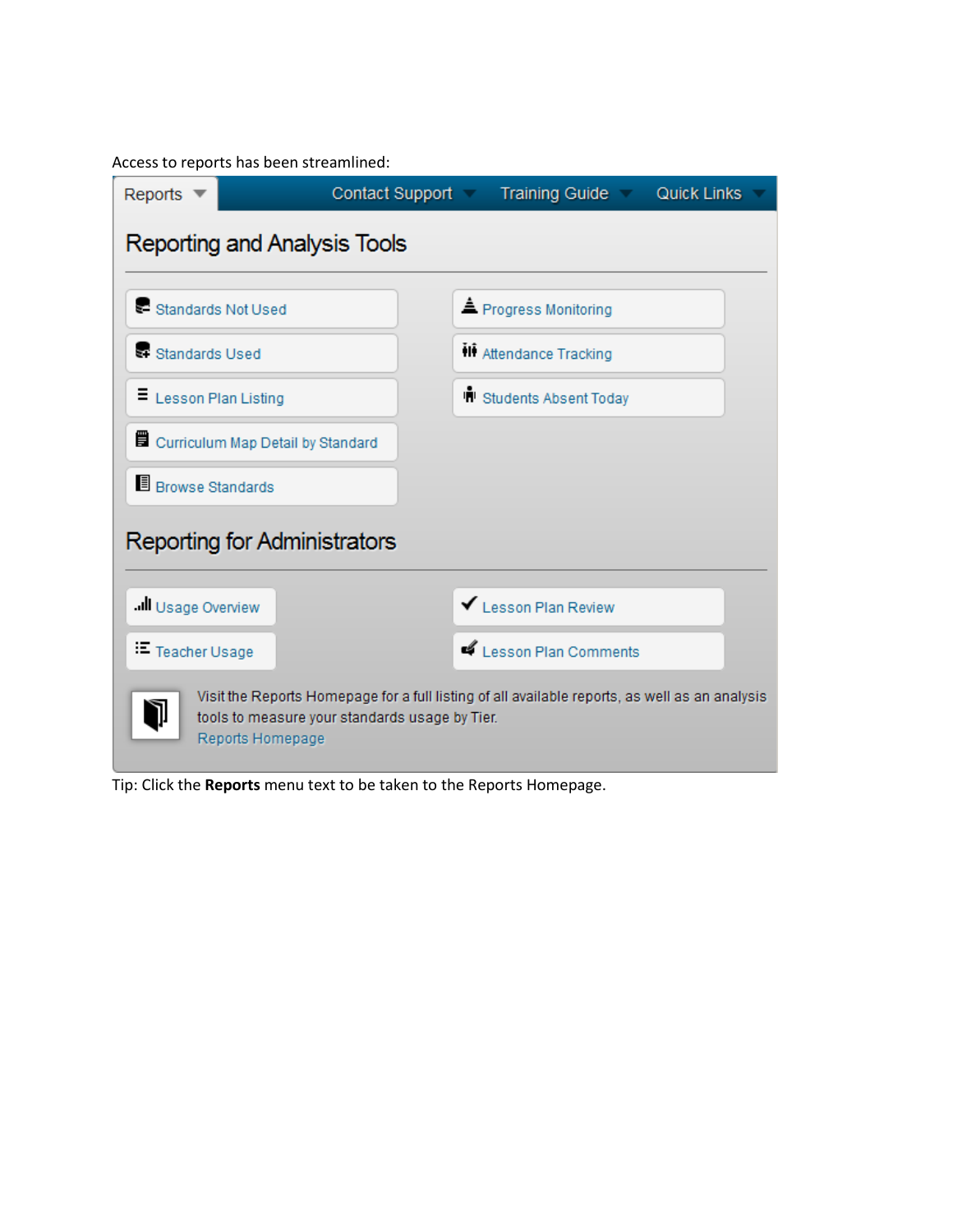Submit Questions, Problems, Ideas, and Praise easily by using the **Contact Support** option.

Our Support staff respond to these notifications throughout the day - Nights & Weekends too.

| <b>Contact Support</b>                                           | <b>Training Guide</b>                            |  |  |  |
|------------------------------------------------------------------|--------------------------------------------------|--|--|--|
| $\circ$ ? Question<br>$\circ$ <b>A</b> Problem<br><b>Subject</b> | $\circ$ $\circ$ Idea<br>$C \times \text{Praise}$ |  |  |  |
| <b>Message</b>                                                   |                                                  |  |  |  |
|                                                                  |                                                  |  |  |  |
|                                                                  |                                                  |  |  |  |
|                                                                  |                                                  |  |  |  |
| $\bowtie$ Send                                                   | $=$<br>$= 100$                                   |  |  |  |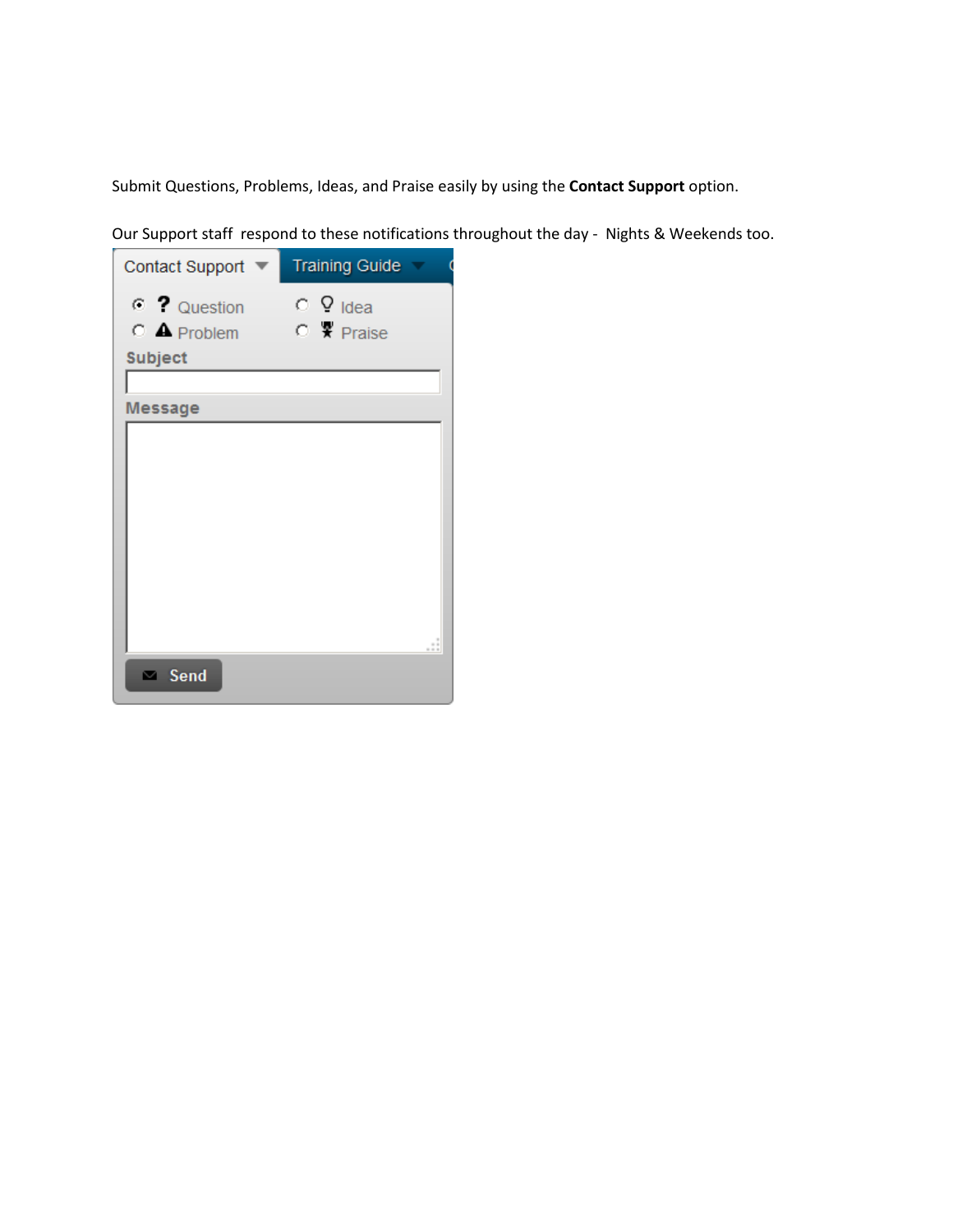The most prominent change involves a more in-depth **Training Guide** that can be quickly accessed at all times. Training items will be displayed on-screen without the need to navigate away, allowing you to reference training resources while you continue to plan your lessons.



**Frequently Asked Questions** 

Rqequest Standards